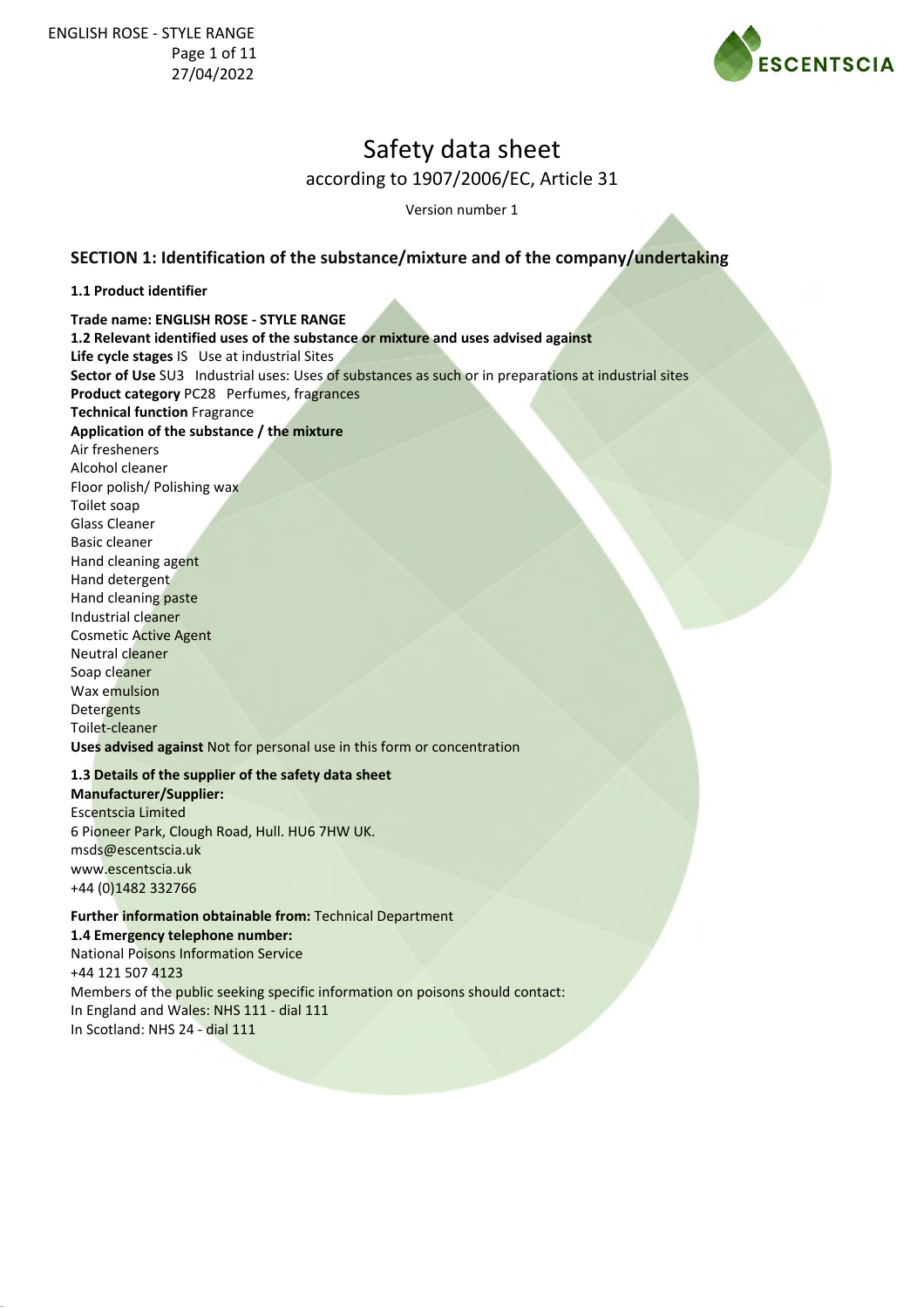

Version number 1

# **SECTION 2: Hazards identification**

**2.1 Classification of the substance or mixture Classification according to Regulation (EC) No 1272/2008**



Eye Dam. 1 H318 Causes serious eye damage.



Aquatic Chronic 2 H411 Toxic to aquatic life with long lasting effects.



Skin Sens. 1 H317 May cause an allergic skin reaction.

### **2.2 Label elements**

**Labelling according to Regulation (EC) No 1272/2008** The product is classified and labelled according to the GB CLP regulation. **Hazard pictograms**



**Signal word** Danger

### **Hazard-determining components of labelling:**

geraniol dl-Citronellol Nerol Eugenol Hydroxycitronellal Isocyclocitral phenylacetaldehyde **Hazard statements** H318 Causes serious eye damage. H317 May cause an allergic skin reaction. H411 Toxic to aquatic life with long lasting effects. **Precautionary statements**

- P101 If medical advice is needed, have product container or label at hand.
- P102 Keep out of reach of children.
- P103 Read carefully and follow all instructions.
- P261 Avoid breathing dust/fume/gas/mist/vapours/spray.
- P305+P351+P338 IF IN EYES: Rinse cautiously with water for several minutes. Remove contact lenses, if present and easy to do. Continue rinsing.
- P310 Immediately call a POISON CENTER/doctor.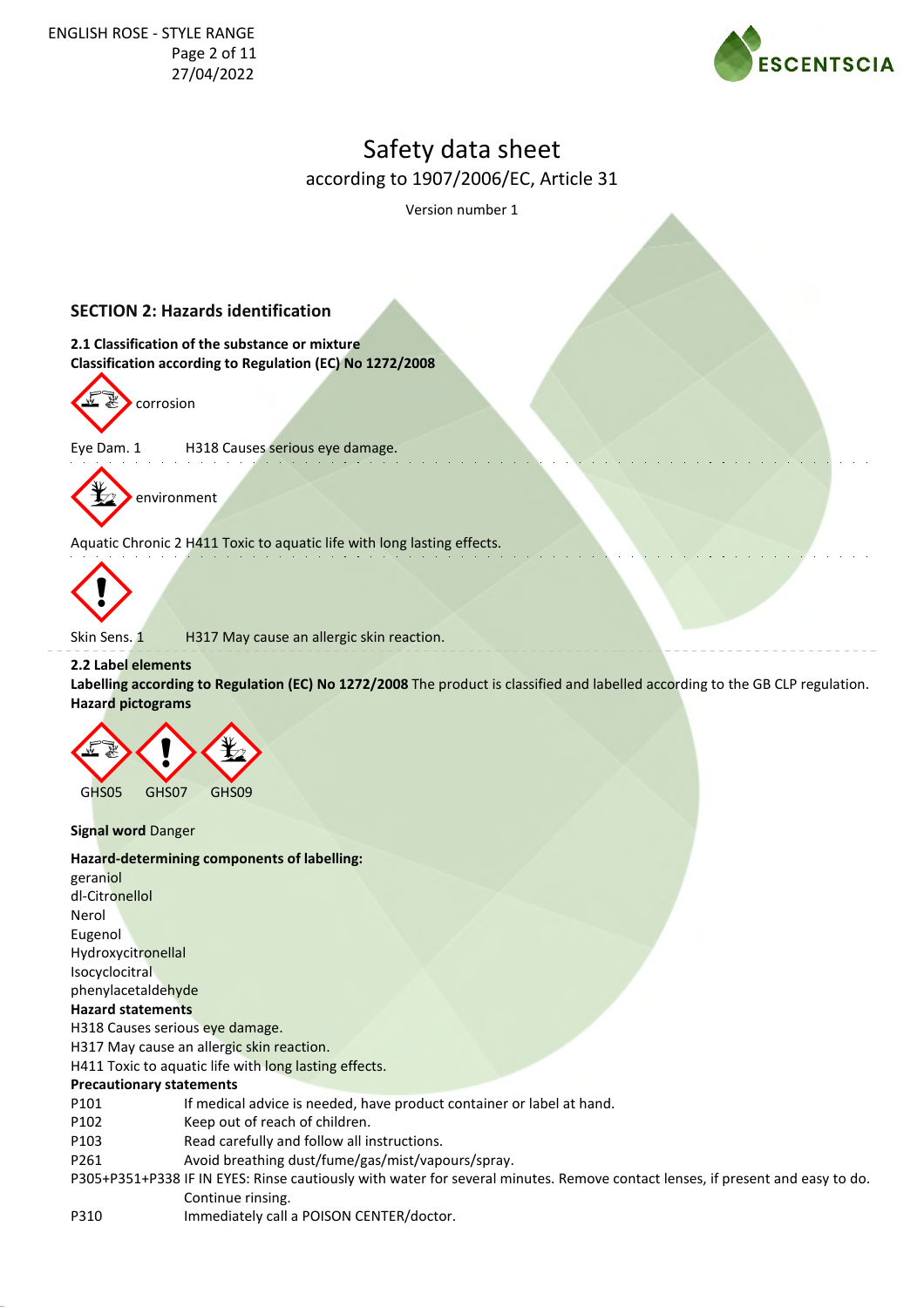

Version number 1

| P321<br>P362+P364                                                                 | Specific treatment (see on this label).<br>Take off contaminated clothing and wash it before reuse.                                                   |                       |  |
|-----------------------------------------------------------------------------------|-------------------------------------------------------------------------------------------------------------------------------------------------------|-----------------------|--|
| P501                                                                              | Dispose of contents/container in accordance with local/regional/national/international regulations.                                                   |                       |  |
| 2.3 Other hazards                                                                 |                                                                                                                                                       |                       |  |
|                                                                                   | <b>Results of PBT and vPvB assessment</b>                                                                                                             |                       |  |
| PBT: Not applicable.                                                              |                                                                                                                                                       |                       |  |
| vPvB: Not applicable.<br><b>SECTION 3: Composition/information on ingredients</b> |                                                                                                                                                       |                       |  |
|                                                                                   | 3.2 Chemical characterisation: Mixtures<br>Description: Mixture of substances listed below with nonhazardous additions.                               |                       |  |
|                                                                                   |                                                                                                                                                       |                       |  |
| Dangerous components:                                                             |                                                                                                                                                       |                       |  |
| CAS: 120-51-4                                                                     | Benzyl benzoate                                                                                                                                       | >25-≤50%              |  |
|                                                                                   | EINECS: 204-402-9 < <a> Aquatic Chronic 2, H411; &lt;<a> </a> Acute Tox. 4, H302</a>                                                                  |                       |  |
| CAS: 68186-14-1                                                                   | Methyl abietate                                                                                                                                       | $>10 - 25%$           |  |
|                                                                                   | EINECS: 269-035-9 Aquatic Chronic 3, H412                                                                                                             | >10-≤25%              |  |
| CAS: 60-12-8                                                                      | Phenethyl alcohol                                                                                                                                     |                       |  |
|                                                                                   | EINECS: 200-456-2 << > Acute Tox. 4, H302; Eye Irrit. 2, H319                                                                                         | $>2.5 - 10\%$         |  |
| CAS: 106-22-9                                                                     | dl-Citronellol                                                                                                                                        |                       |  |
|                                                                                   | EINECS: 203-375-0 << < < Skin Irrit. 2, H315; Eye Irrit. 2, H319; Skin Sens. 1, H317                                                                  | $\geq$ 3-<10%         |  |
| CAS: 106-24-1                                                                     | geraniol                                                                                                                                              |                       |  |
|                                                                                   | EINECS: 203-377-1 $\diamondsuit$ Eye Dam. 1, H318; $\diamondsuit$ Skin Irrit. 2, H315; Skin Sens. 1, H317                                             | 2.5%                  |  |
| CAS: 90-17-5                                                                      | Trichloromethyl phenyl carbinyl acetate (rose cristeaux)                                                                                              |                       |  |
|                                                                                   | EINECS: 201-972-0 Aquatic Chronic 3, H412                                                                                                             | ≥1–≤2.5%              |  |
| CAS: 106-25-2                                                                     | <b>Nerol</b>                                                                                                                                          |                       |  |
|                                                                                   | EINECS: 203-378-7 << <a> <a> <a> Skin Irrit. 2, H315; Eye Irrit. 2, H319; Skin Sens. 1, H317</a></a></a>                                              | 2.5%                  |  |
| CAS: 127-41-3                                                                     | 4-(2,6,6-trimethylcyclohex-2-if-1-yl)-but-3-if-2-is (ionone 100%)                                                                                     |                       |  |
|                                                                                   | EINECS: 204-841-6 Aquatic Chronic 3, H412                                                                                                             | 2.5%                  |  |
| CAS: 140-11-4                                                                     | benzyl acetate                                                                                                                                        |                       |  |
|                                                                                   | EINECS: 205-399-7 Aquatic Chronic 3, H412                                                                                                             | $≥0.25 - < 2.5%$      |  |
| CAS: 1222-05-5                                                                    | 1,3,4,6,7,8-hexahydro-4,6,6,7,8,8-hexamethylindeno[5,6-c]pyran                                                                                        |                       |  |
|                                                                                   | EINECS: 214-946-9 (1) Aquatic Acute 1, H400; Aquatic Chronic 1, H410                                                                                  | $\geq 0.1 - 1\%$      |  |
| CAS: 97-53-0                                                                      | Eugenol                                                                                                                                               |                       |  |
|                                                                                   | EINECS: 202-589-1 Eye Irrit. 2, H319; Skin Sens. 1, H317                                                                                              | $\geq 0.1 - \leq 1\%$ |  |
| CAS: 107-75-5                                                                     | Hydroxycitronellal                                                                                                                                    |                       |  |
|                                                                                   | EINECS: 203-518-7 (!) Eye Irrit. 2, H319; Skin Sens. 1, H317                                                                                          | $\geq 0.1 - 1\%$      |  |
| CAS: 1335-66-6                                                                    | Isocyclocitral<br>EINECS: 215-638-7 (1) Skin Irrit. 2, H315; Eye Irrit. 2, H319; Skin Sens. 1, H317; Aquatic Chronic 3, H412                          |                       |  |
|                                                                                   | phenylacetaldehyde                                                                                                                                    | $\geq 0.1 - 1\%$      |  |
| CAS: 122-78-1                                                                     |                                                                                                                                                       |                       |  |
|                                                                                   | EINECS: 204-574-5 Skin Corr. 1B, H314; Eye Dam. 1, H318; $\Diamond$ Acute Tox. 4, H302; Skin Sens. 1B, H317; Acute Tox. 4, H302; Skin Sens. 1B, H317; |                       |  |
|                                                                                   | Regulation (EC) No 648/2004 on detergents / Labelling for contents                                                                                    |                       |  |

perfumes (BENZYL BENZOATE, citronellol, geraniol, eugenol, hydroxycitronellal, linalool) **Additional information:** For the wording of the listed hazard phrases refer to section 16.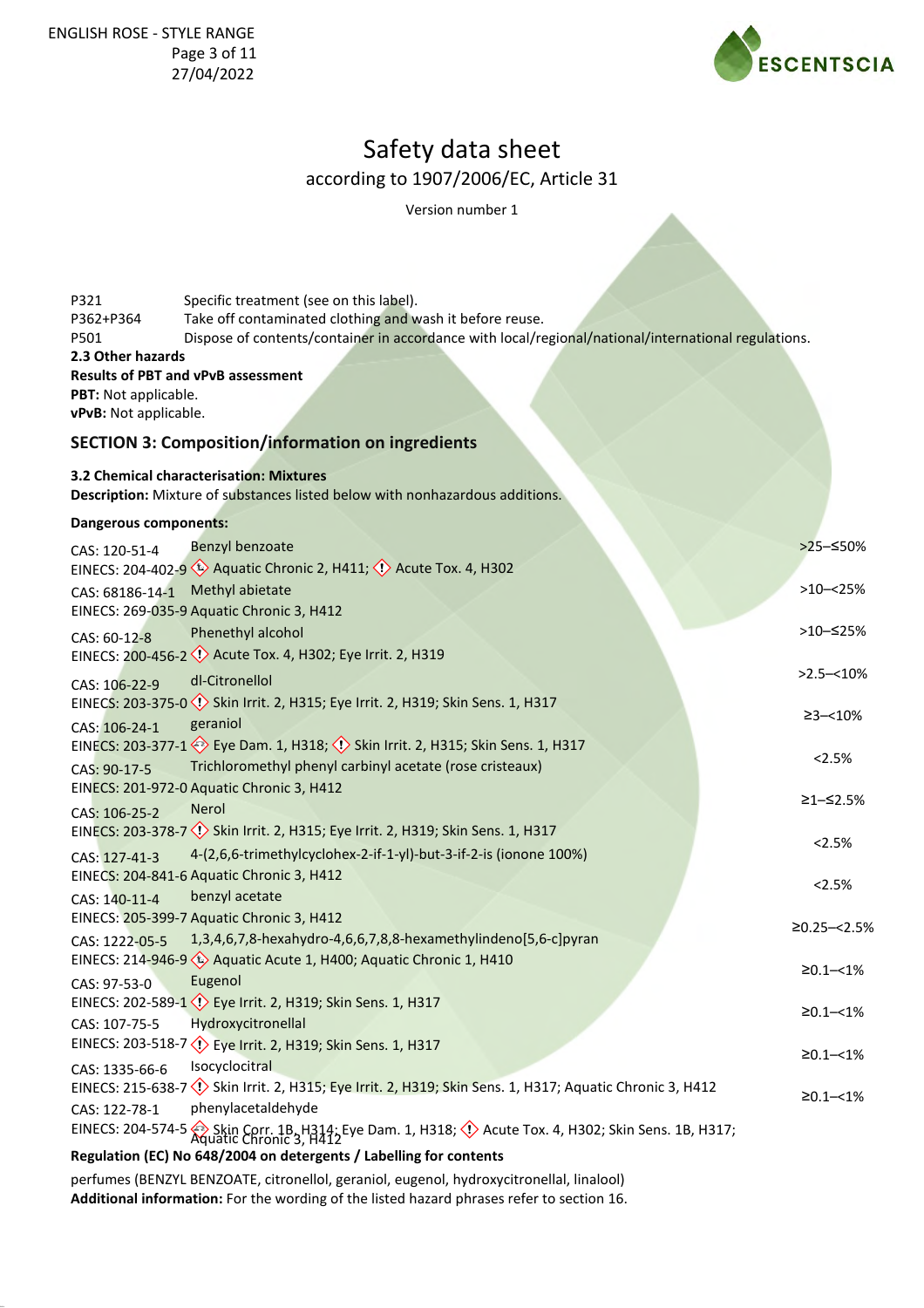

Version number 1

# **SECTION 4: First aid measures**

#### **4.1 Description of first aid measures General information:**

Immediately remove any clothing soiled by the product. Take affected persons out into the fresh air.

### **After inhalation:**

Supply fresh air and to be sure call for a doctor.

In case of unconsciousness place patient stably in side position for transportation.

### **After skin contact:**

Immediately wash with water and soap and rinse thoroughly.

If skin irritation continues, consult a doctor.

### **After eye contact:**

Rinse opened eye for several minutes under running water. Then consult a doctor.

Rinse opened eye for several minutes under running water.

### **After swallowing:**

If symptoms persist consult doctor.

A person vomiting while laying on their back should be turned onto their side.

Seek immediate medical advice.

**4.2 Most important symptoms and effects, both acute and delayed** No further relevant information available.

**4.3 Indication of any immediate medical attention and special treatment needed** No further relevant information available.

### **SECTION 5: Firefighting measures**

### **5.1 Extinguishing media**

### **Suitable extinguishing agents:**

CO2, powder or water spray. Fight larger fires with water spray or alcohol resistant foam.

Use fire extinguishing methods suitable to surrounding conditions.

**5.2 Special hazards arising from the substance or mixture** No further relevant information available.

### **5.3 Advice for firefighters**

**Protective equipment:** No special measures required.

### **SECTION 6: Accidental release measures**

### **6.1 Personal precautions, protective equipment and emergency procedures**

Wear protective equipment. Keep unprotected persons away.

Ensure adequate ventilation

Keep away from ignition sources.

Wear protective clothing.

**6.2 Environmental precautions:**

Do not allow product to reach sewage system or any water course.

Inform respective authorities in case of seepage into water course or sewage system.

Dilute with plenty of water.

Do not allow to enter sewers/ surface or ground water.

**6.3 Methods and material for containment and cleaning up:**

Absorb with liquid-binding material (sand, diatomite, acid binders, universal binders, sawdust). Use neutralising agent.

Dispose contaminated material as waste according to item 13.

Ensure adequate ventilation.

### **6.4 Reference to other sections**

See Section 7 for information on safe handling.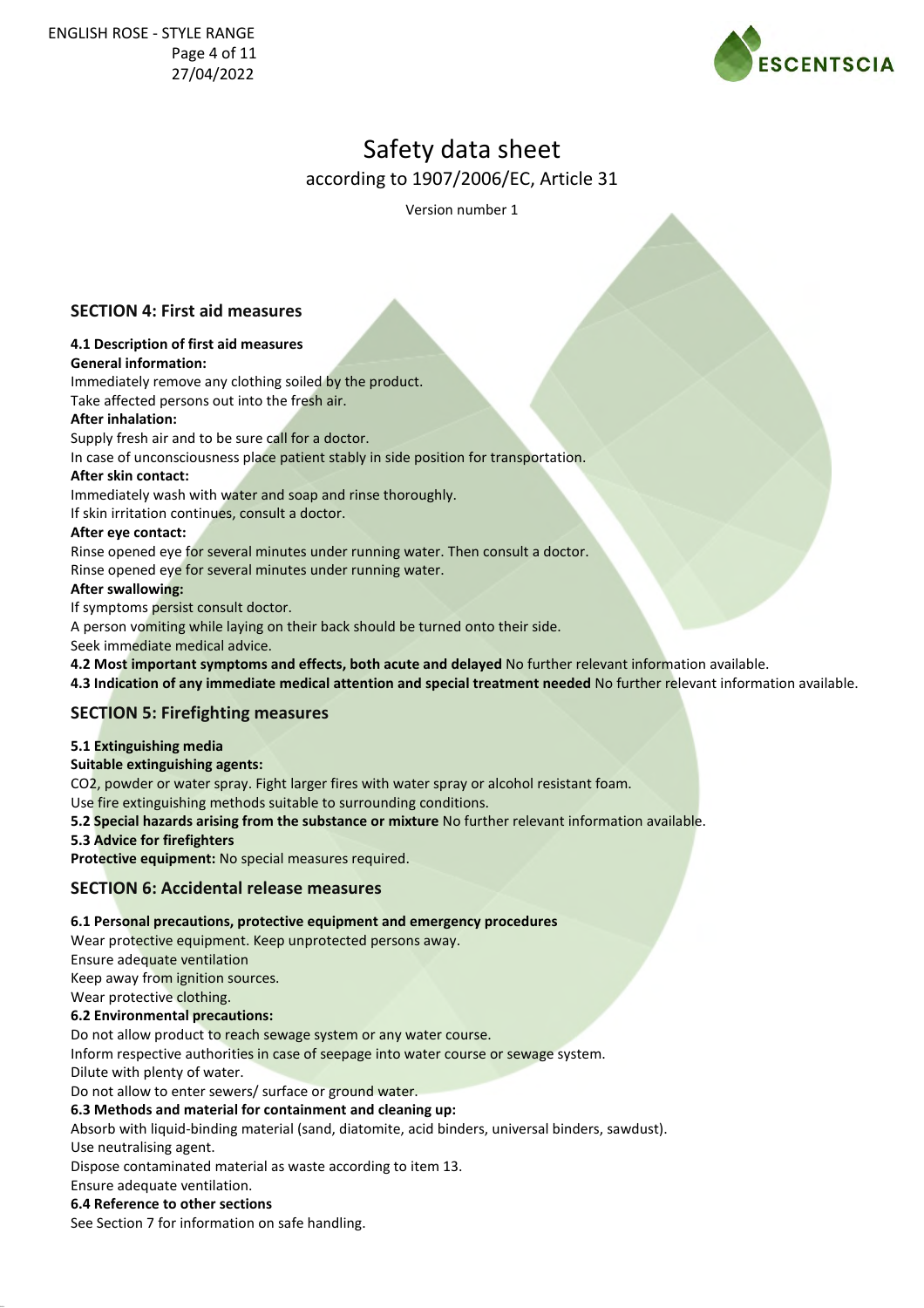

Version number 1

See Section 8 for information on personal protection equipment. See Section 13 for disposal information.

# **SECTION 7: Handling and storage**

**7.1 Precautions for safe handling**

Keep receptacles tightly sealed. Store in cool, dry place in tightly closed receptacles. Keep away from heat and direct sunlight. Ensure good ventilation/exhaustion at the workplace. Prevent formation of aerosols. **Information about fire - and explosion protection:** No special measures required.

# **7.2 Conditions for safe storage, including any incompatibilities**

#### **Storage:**

**Requirements to be met by storerooms and receptacles:** Store in a cool location. **Information about storage in one common storage facility:** Store away from foodstuffs. **Further information about storage conditions:** Keep container tightly sealed.

Store receptacle in a well ventilated area. **7.3 Specific end use(s)** No further relevant information available.

# **SECTION 8: Exposure controls/personal protection**

### **8.1 Control parameters**

**Additional information about design of technical facilities:** No further data; see item 7.

**Ingredients with limit values that require monitoring at the workplace:**

The product does not contain any relevant quantities of materials with critical values that have to be monitored at the workplace.

**Additional information:** The lists valid during the making were used as basis.

### **8.2 Exposure controls**

### **Personal protective equipment:**

**General protective and hygienic measures:**

Keep away from foodstuffs, beverages and feed.

Immediately remove all soiled and contaminated clothing

Wash hands before breaks and at the end of work.

Avoid contact with the eyes.

Avoid contact with the eyes and skin.

### **Respiratory protection:**

In case of brief exposure or low pollution use respiratory filter device. In case of intensive or longer exposure use self-contained respiratory protective device.





Protective gloves

The glove material has to be impermeable and resistant to the product/ the substance/ the preparation. Due to missing tests no recommendation to the glove material can be given for the product/ the preparation/ the chemical mixture.

Selection of the glove material on consideration of the penetration times, rates of diffusion and the degradation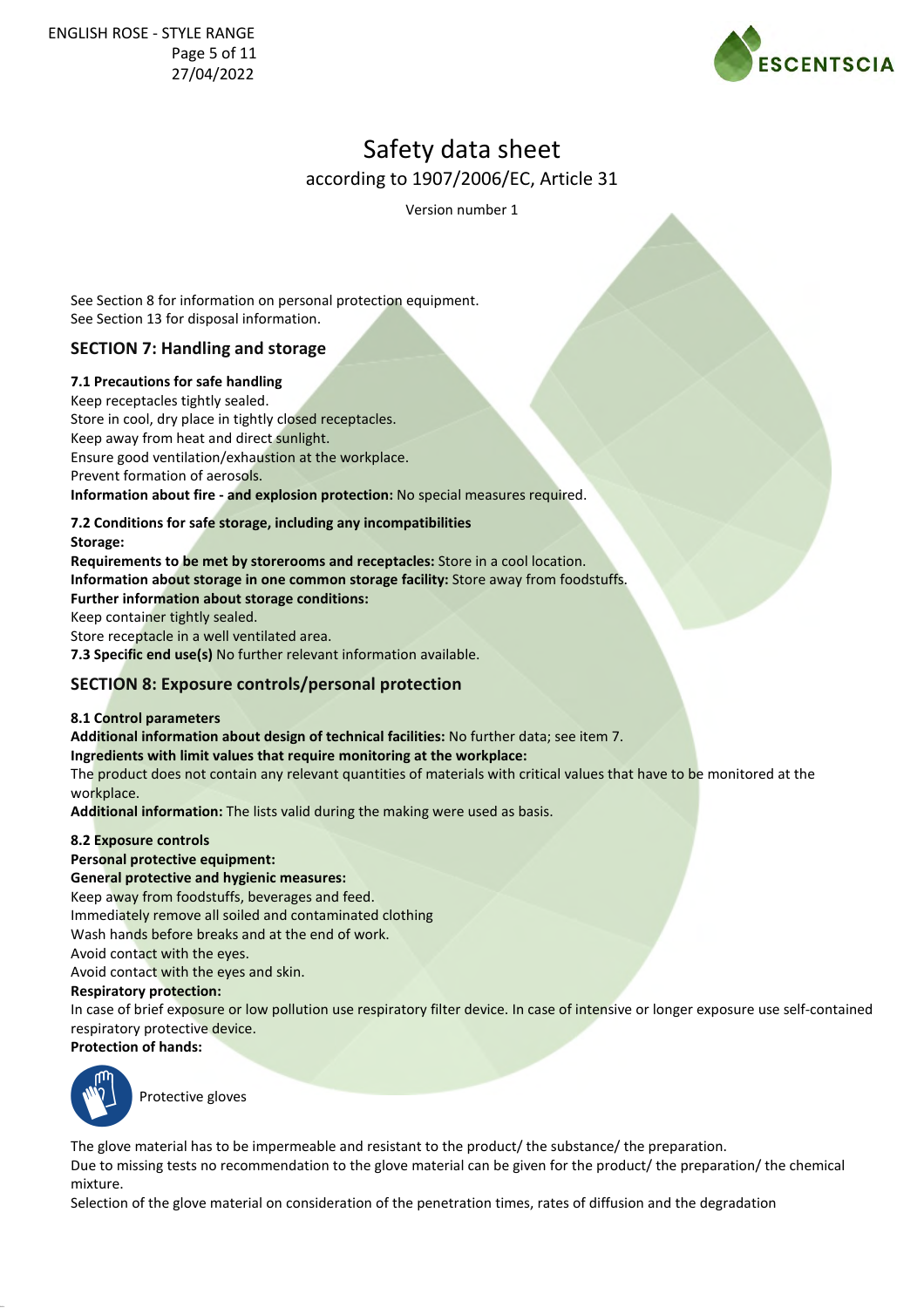

Version number 1

#### **Material of gloves**

The selection of the suitable gloves does not only depend on the material, but also on further marks of quality and varies from manufacturer to manufacturer. As the product is a preparation of several substances, the resistance of the glove material can not be calculated in advance and has therefore to be checked prior to the application.

#### **Penetration time of glove material**

The exact break through time has to be found out by the manufacturer of the protective gloves and has to be observed. **Eye protection:**



Tightly sealed goggles

# **SECTION 9: Physical and chemical properties**

#### **9.1 Information on basic physical and chemical properties General Information Appearance:** Oily Pale yellow to yellow Characteristic Not determined. Mixture is non-soluble (in water). **Form: Colour: Odour: Odour threshold: pH-value: Change in condition Melting point/freezing point: Initial boiling point and boiling range:** 220 °C (CAS: 60-12-8 Phenethyl alcohol) **Flash point:**  $> 70 °C$ **Flammability (solid, gas):** Not applicable. **Ignition temperature:** 410 °C (CAS: 60-12-8 Phenethyl alcohol) **Decomposition temperature:** Not determined. Auto-ignition temperature: Product is not selfigniting. **Explosive properties:** Product does not present an explosion hazard. **Explosion limits:** Not determined. **Lower: Upper:** Not determined. 6 hPa (CAS: 120-51-4 Benzyl benzoate) Not determined. Not determined. Not determined. Not determined. Insoluble (10%) **Vapour pressure at 156 °C: Density: Relative density Vapour density Evaporation rate Solubility in / Miscibility with water: alcohols:** Partly miscible. **Partition coefficient: n-octanol/water:** Not determined. Undetermined.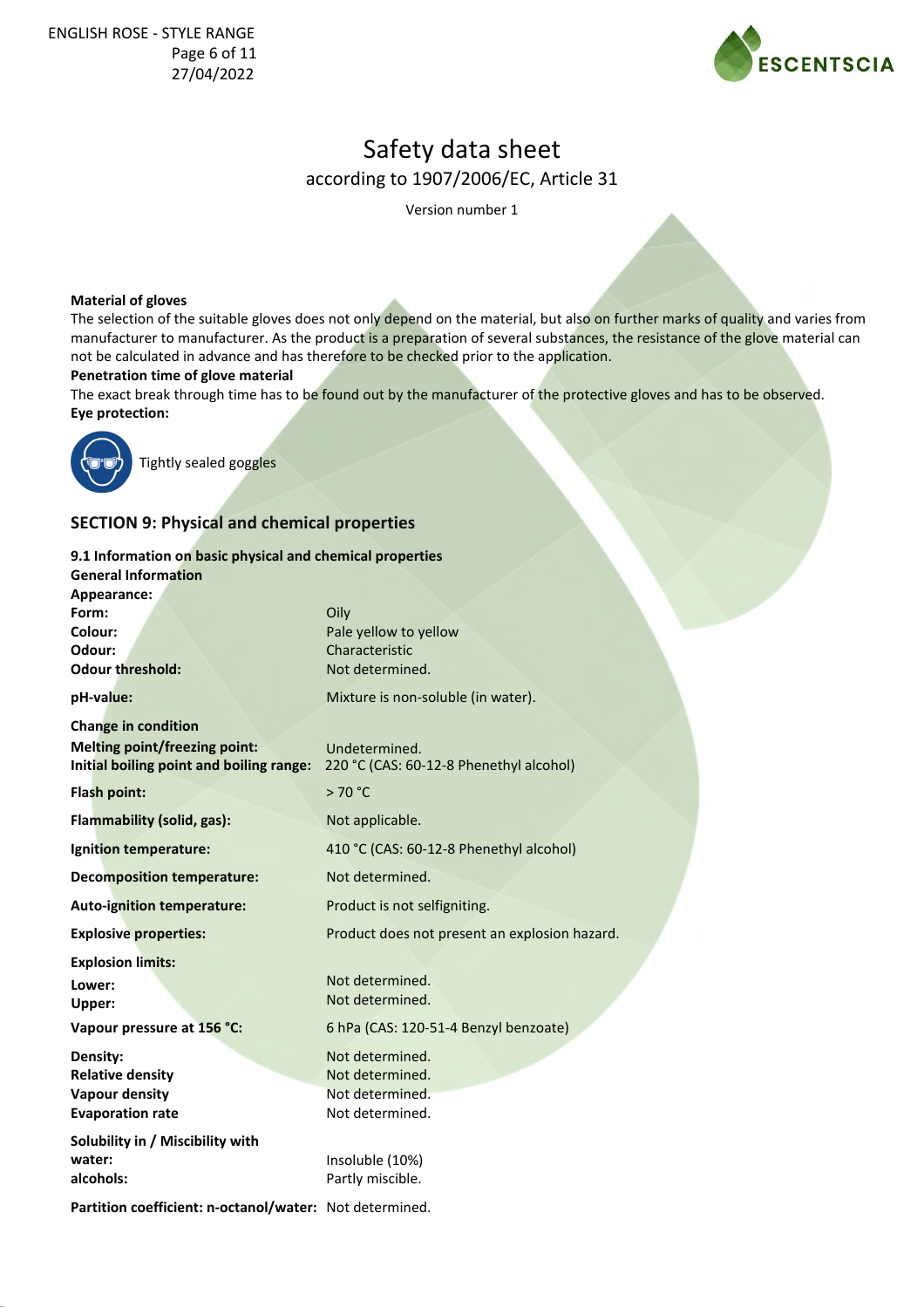

Version number 1

| Viscosity:<br>Dynamic:                                   | Not determined.                            |  |  |
|----------------------------------------------------------|--------------------------------------------|--|--|
| Kinematic:                                               | Not determined.                            |  |  |
| <b>Solvent content:</b><br>Organic solvents:<br>VOC (EC) | 0.0%<br>0.02%                              |  |  |
| Solids content:                                          | 42.8%                                      |  |  |
| 9.2 Other information                                    | No further relevant information available. |  |  |
| <b>SECTION 10: Stability and reactivity</b>              |                                            |  |  |
|                                                          |                                            |  |  |

**10.1 Reactivity** No further relevant information available.

**10.2 Chemical stability**

**Thermal decomposition / conditions to be avoided:** No decomposition if used and stored according to specifications.

**10.3 Possibility of hazardous reactions** No dangerous reactions known.

**10.4 Conditions to avoid** No further relevant information available.

**10.5 Incompatible materials:** No further relevant information available.

**10.6 Hazardous decomposition products:** No dangerous decomposition products known.

### **SECTION 11: Toxicological information**

### **11.1 Information on toxicological effects**

**Acute toxicity** Based on available data, the classification criteria are not met.

**LD/LC50 values relevant for classification:**

#### **ATE (Acute Toxicity Estimates)**

Oral LD50 2,885 mg/kg

#### **CAS: 120-51-4 Benzyl benzoate**

Oral LD50 1,700 mg/kg Dermal LD50 4,000 mg/kg

# **CAS: 60-12-8 Phenethyl alcohol**

Oral LD50 1,790 mg/kg

Dermal LD50 790 mg/kg

### **CAS: 106-22-9 dl-Citronellol**

Oral LD50 3,450 mg/kg Dermal LD50 2,650 mg/kg

**CAS: 127-41-3 4-(2,6,6-trimethylcyclohex-2-en-1-yl)-but-3-en-2-one (ionone 100%)**

Oral LD50 4,590 mg/kg

# **CAS: 140-11-4 benzyl acetate**

Oral LD50 2,490 mg/kg Dermal LD50 >5,000 mg/kg

# **CAS: 97-53-0 Eugenol**

Oral LD50 1,930 mg/kg

**Primary irritant effect:**

**Skin corrosion/irritation** Based on available data, the classification criteria are not met.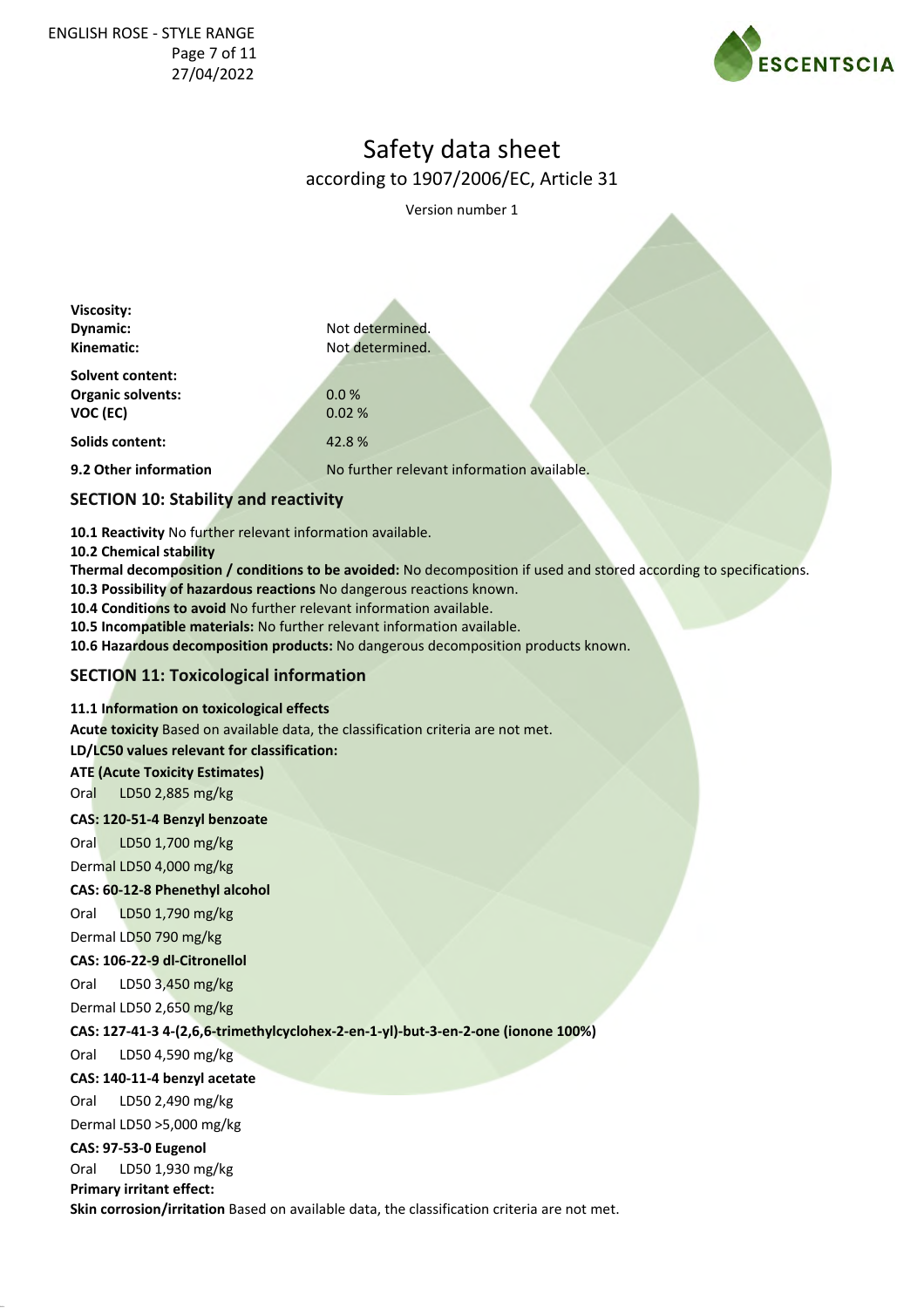

Version number 1

**Serious eye damage/irritation**

Causes serious eye damage. **Respiratory or skin sensitisation**

May cause an allergic skin reaction.

**Additional toxicological information:**

**CMR effects (carcinogenity, mutagenicity and toxicity for reproduction) Germ cell mutagenicity** Based on available data, the classification criteria are not met. **Carcinogenicity** Based on available data, the classification criteria are not met. **Reproductive toxicity** Based on available data, the classification criteria are not met. **STOT-single exposure** Based on available data, the classification criteria are not met. **STOT-repeated exposure** Based on available data, the classification criteria are not met. **Aspiration hazard** Based on available data, the classification criteria are not met.

# **SECTION 12: Ecological information**

**12.1 Toxicity**

**Aquatic toxicity:** No further relevant information available. **12.2 Persistence and degradability** No further relevant information available. **12.3 Bioaccumulative potential** No further relevant information available. **12.4 Mobility in soil** No further relevant information available. **Ecotoxical effects: Remark:** Toxic for fish **Additional ecological information: General notes:** Water hazard class 2 (German Regulation) (Self-assessment): hazardous for water Do not allow product to reach ground water, water course or sewage system. Must not reach sewage water or drainage ditch undiluted or unneutralised. Danger to drinking water if even small quantities leak into the ground. Also poisonous for fish and plankton in water bodies. Toxic for aquatic organisms **12.5 Results of PBT and vPvB assessment**

**PBT:** Not applicable.

**vPvB:** Not applicable.

**12.6 Other adverse effects** No further relevant information available.

# **SECTION 13: Disposal considerations**

### **13.1 Waste treatment methods**

**Recommendation** Must not be disposed together with household garbage. Do not allow product to reach sewage system.

**Uncleaned packaging: Recommendation:** Disposal must be made according to official regulations. **Recommended cleansing agents:** Water, if necessary together with cleansing agents.

**SECTION 14: Transport information**

**14.1 UN-Number ADR, IMDG, IATA** UN3082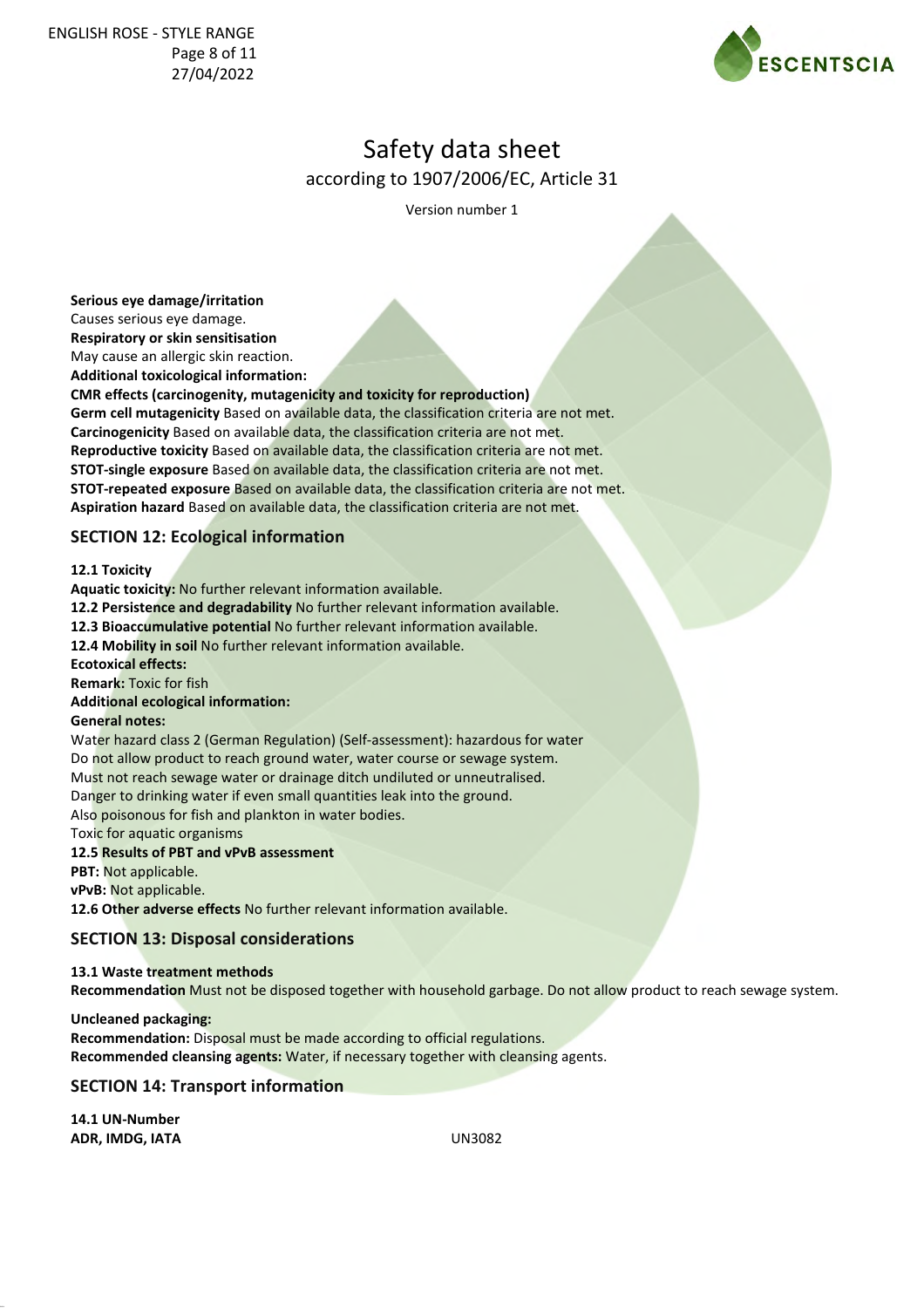

Version number 1

(Benzyl benzoate)

benzoate)

(Benzyl benzoate, 1,3,4,6,7,8-hexahydro-4,6,6,7,8,8 hexamethylindeno[5,6-c]pyran), MARINE POLLUTANT

**14.2 UN proper shipping name ADR** 3082 ENVIRONMENTALLY HAZARDOUS SUBSTANCE, LIQUID, N.O.S.

**IMDG ENVIRONMENTALLY HAZARDOUS SUBSTANCE, LIQUID, N.O.S. ENVIRONMENTALLY HAZARDOUS SUBSTANCE, LIQUID, N.O.S.** 

**IATA** Environmentally hazardous substance, liquid, n.o.s. (Benzyl

**14.3 Transport hazard class(es)**

**ADR, IMDG, IATA**



**Class 9 Miscellaneous dangerous substances and articles. 9 Miscellaneous dangerous substances and articles. Label** 9 **14.4 Packing group ADR, IMDG, IATA** IIII **14.5 Environmental hazards: Marine pollutant:** Symbol (fish and tree) **Special marking (ADR):** Symbol (fish and tree) **Special marking (IATA):** Symbol (fish and tree) **14.6 Special precautions for user** Warning: Miscellaneous dangerous substances and articles. **Hazard identification number (Kemler code):** 90 **EMS Number:** F-A,S-F **Stowage Category A 14.7 Transport in bulk according to Annex II of Marpol and the IBC Code** Not applicable. **Transport/Additional information:**

**ADR Limited quantities (LQ)** 5L **Excepted quantities (EQ)** Code: E1

**Transport category** 3 **Tunnel restriction code** (-)

**IMDG Limited quantities (LQ)** 5L **Excepted quantities (EQ)** Code: E1

# Maximum net quantity per inner packaging: 30 ml Maximum net quantity per outer packaging: 1000 ml

Maximum net quantity per inner packaging: 30 ml Maximum net quantity per outer packaging: 1000 ml **UN "Model Regulation":** UN 3082 ENVIRONMENTALLY HAZARDOUS SUBSTANCE, LIQUID, N.O.S. (BENZYL BENZOATE), 9, III

# **SECTION 15: Regulatory information**

**15.1 Safety, health and environmental regulations/legislation specific for the substance or mixture Labelling according to Regulation (EC) No 1272/2008** The product is classified and labelled according to the GB CLP regulation.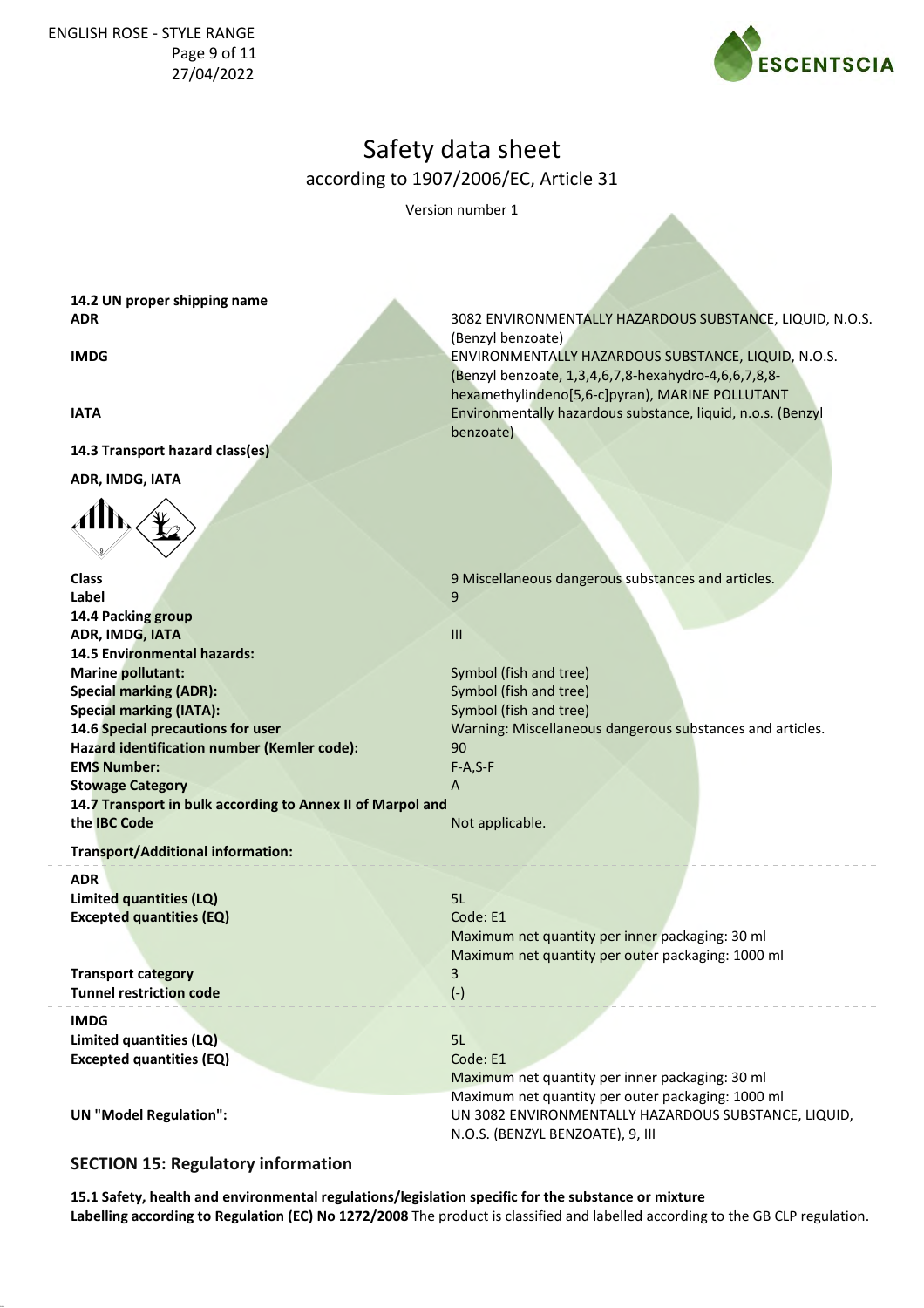

Version number 1

**Hazard pictograms**



**Signal word** Danger

### **Hazard-determining components of labelling:**

geraniol dl-Citronellol Nerol Eugenol Hydroxycitronellal Isocyclocitral phenylacetaldehyde **Hazard statements** H318 Causes serious eye damage. H317 May cause an allergic skin reaction. H411 Toxic to aquatic life with long lasting effects. **Precautionary statements** P101 If medical advice is needed, have product container or label at hand. P102 Keep out of reach of children. P103 Read carefully and follow all instructions. P261 Avoid breathing dust/fume/gas/mist/vapours/spray. P305+P351+P338 IF IN EYES: Rinse cautiously with water for several minutes. Remove contact lenses, if present and easy to do. Continue rinsing. P310 Immediately call a POISON CENTER/doctor. P321 Specific treatment (see on this label). P362+P364 Take off contaminated clothing and wash it before reuse. P501 Dispose of contents/container in accordance with local/regional/national/international regulations.

### **Directive 2012/18/EU**

**Named dangerous substances - ANNEX I** None of the ingredients is listed. **Seveso category** E2 Hazardous to the Aquatic Environment **Qualifying quantity (tonnes) for the application of lower-tier requirements** 200 t **Qualifying quantity (tonnes) for the application of upper-tier requirements** 500 t **15.2 Chemical safety assessment:** A Chemical Safety Assessment has not been carried out.

# **SECTION 16: Other information**

This information is based on our present knowledge. However, this shall not constitute a guarantee for any specific product features and shall not establish a legally valid contractual relationship.

**Relevant phrases**

H302 Harmful if swallowed.

H314 Causes severe skin burns and eye damage.

H315 Causes skin irritation.

H317 May cause an allergic skin reaction.

H318 Causes serious eye damage.

H319 Causes serious eye irritation.

H400 Very toxic to aquatic life.